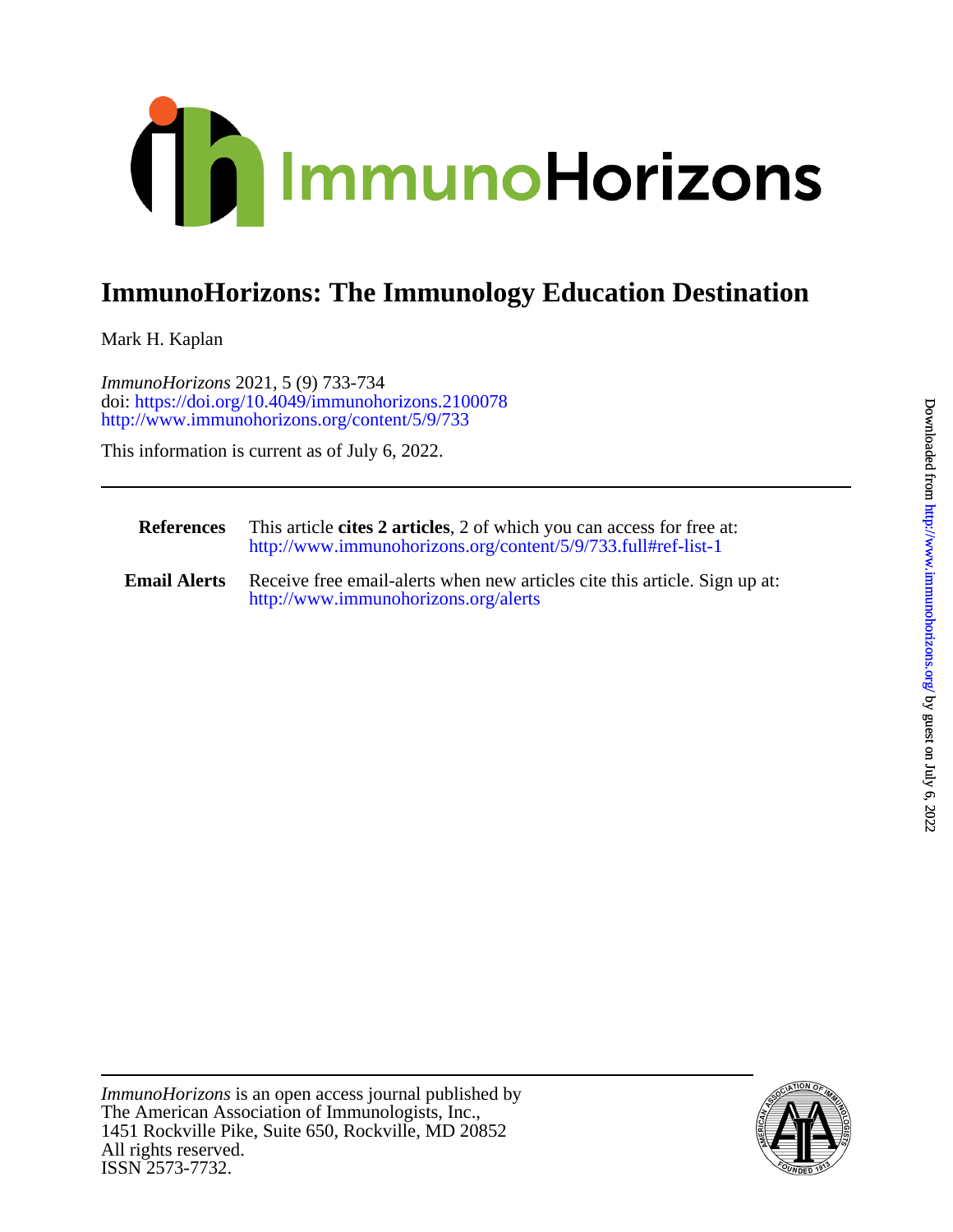## ImmunoHorizons: The Immunology Education Destination

We all have that moment when we first fell in love with immunology. We might have become interested at first when we wanted to know how we fight disease or how vaccines work or why we sneeze and itch so much. But there was something that really made us fall in love. It could have been when you saw your first precipitin line when you ran an Ouchterlony and could visualize Ag-Ab complexes. Maybe it was the beautiful symmetry of an Ab molecule. Perhaps it was the elegant specificity that arose out of gene recombination. Or maybe it was the orchestra of an immune response that culminated in memory. For me I think it was the prospect of understanding cellular communication at the molecular level that, and the fact that immunologists seemed to have a sense of humor. I still remember one of my first graduate immunology classes when the professor was describing hapten-carrier interactions and referred to the carrier as the schlepper molecule. If there was a high hapten ratio it was a big schlepper. I could relate.

All of those examples highlight the importance of making a connection in class between the material and the students. Often the instructor can project so much passion (because who isn't passionate about immunology?) that the students have no choice but to become entranced. But the right topics, the right depth, and the right pedagogical approaches are all critical in making that connection. Two recent On the Horizon articles turn a spotlight on the importance of immunology education.

The American Association of Immunologists (AAI) Education Committee recently published its recommendations for an undergraduate immunology course curriculum (1). Across 15 tables, the committee has presented a detailed outline of topics that can or should be covered in an immunology course. Each table lists the foundational concepts, the key subtopics, and the related advanced topics that can be pursued when time (and the class level) permits. Experimental approaches are also listed and highlight how much of our immunological insights is derived from advances in our ability to interrogate the

immune response. The curriculum progresses from basic concepts to integrating those initial lessons into broader and systemic immune responses in the context of immunity to infection and disease. The authors finish with a statement on diversity, equity, and inclusion that is informative in considering approaches to teaching the material in the 21st century.

Justement and Bruns (2) take a more pedagogical approach in addressing undergraduate immunology. From the perspective of undergraduate biology education needing broader reform, the authors propose that the multidisciplinary scope of immunology is ideal for providing undergraduates the framework for learning concepts in biochemistry, cell biology, and genetics that are foundational not just for immunology but for scientific study in general. With that approach, immunology education is both a goal and a tool for educating students and preparing them for a variety of fields. The article summarizes not only topics for some of the proposed courses but also skills and competencies that are critical for student success. This approach would revolutionize immunology education, but also produce a much more immunologically informed student body. In the middle of a pandemic in which only half of Americans are vaccinated, the need for immunological literacy has never been more important.

In discussing immunology education, it is also useful to highlight the numerous immunology teaching and education resources that are found on the AAI Web site [\(https://www.](https://www.aai.org/Education/Teaching-Resources) [aai.org/Education/Teaching-Resources](https://www.aai.org/Education/Teaching-Resources)). Material spans teaching tips, laboratory exercises, material designed to reach a lay audience, and how to use resources from The Journal of Immunology in your classes. There are even a couple of games. If you're an educator looking for innovation, this is a great starting point. Some material is so up to date that it even includes sections on COVID-19.

ImmunoHorizons, ever peering at the future of immunology, looks forward to more submissions on the pedagogy of immunology. We invite original research articles that are focused on immunology education. As a peer-reviewed society

This article is distributed under the terms of the [CC BY-NC-ND 4.0 Unported license](https://creativecommons.org/licenses/by-nc-nd/4.0/). Copyright © 2021 The Authors